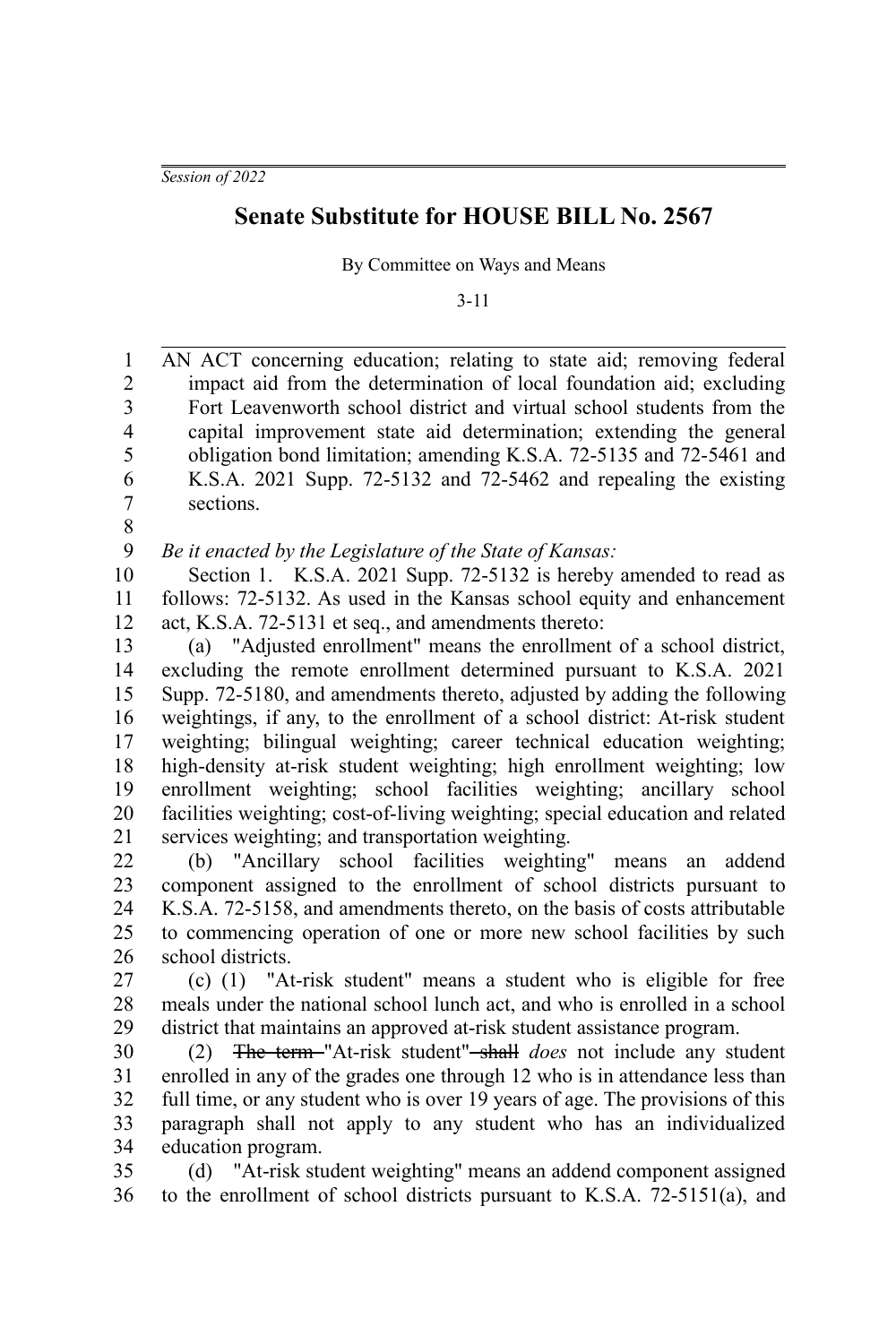amendments thereto, on the basis of costs attributable to the maintenance of at-risk educational programs by such school districts. 1 2

(e) "Base aid for student excellence" or "BASE aid" means an amount appropriated by the legislature in a fiscal year for the designated year. The amount of BASE aid shall be as follows: 3 4 5

(1) For school year 2018-2019, \$4,165;

(2) for school year 2019-2020, \$4,436;

(3) for school year 2020-2021, \$4,569; 9

(4) for school year 2021-2022, \$4,706;

(5) for school year 2022-2023, \$4,846; and 10

(6) for school year 2023-2024, and each school year thereafter, the BASE aid shall be the BASE aid amount for the immediately preceding school year plus an amount equal to the average percentage increase in the consumer price index for all urban consumers in the midwest region as published by the bureau of labor statistics of the United States department of labor during the three immediately preceding school years rounded to the nearest whole dollar amount. 11 12 13 14 15 16 17

(f) "Bilingual weighting" means an addend component assigned to the enrollment of school districts pursuant to K.S.A. 72-5150, and amendments thereto, on the basis of costs attributable to the maintenance of bilingual educational programs by such school districts. 18 19 20 21

 $22$ 

6 7 8

(g) "Board" means the board of education of a school district.

(h) "Budget per student" means the general fund budget of a school district divided by the enrollment of the school district. 23 24

(i) "Categorical fund" means and includes the following funds of a school district: Adult education fund; adult supplementary education fund; at-risk education fund; bilingual education fund; career and postsecondary education fund; driver training fund; educational excellence grant program fund; extraordinary school program fund; food service fund; parent education program fund; preschool-aged at-risk education fund; professional development fund; special education fund; and summer program fund. 25 26 27 28 29 30 31 32

(j) "Cost-of-living weighting" means an addend component assigned to the enrollment of school districts pursuant to K.S.A. 72-5159, and amendments thereto, on the basis of costs attributable to the cost of living in such school districts. 33 34 35 36

(k) "Current school year" means the school year during which state foundation aid is determined by the state board under K.S.A. 72-5134, and amendments thereto. 37 38 39

(l) "Enrollment" means, except as provided in K.S.A. 2021 Supp. 72- 5180, and amendments thereto: 40 41

(1) The number of students regularly enrolled in kindergarten and grades one through 12 in the school district on September 20 of the 42 43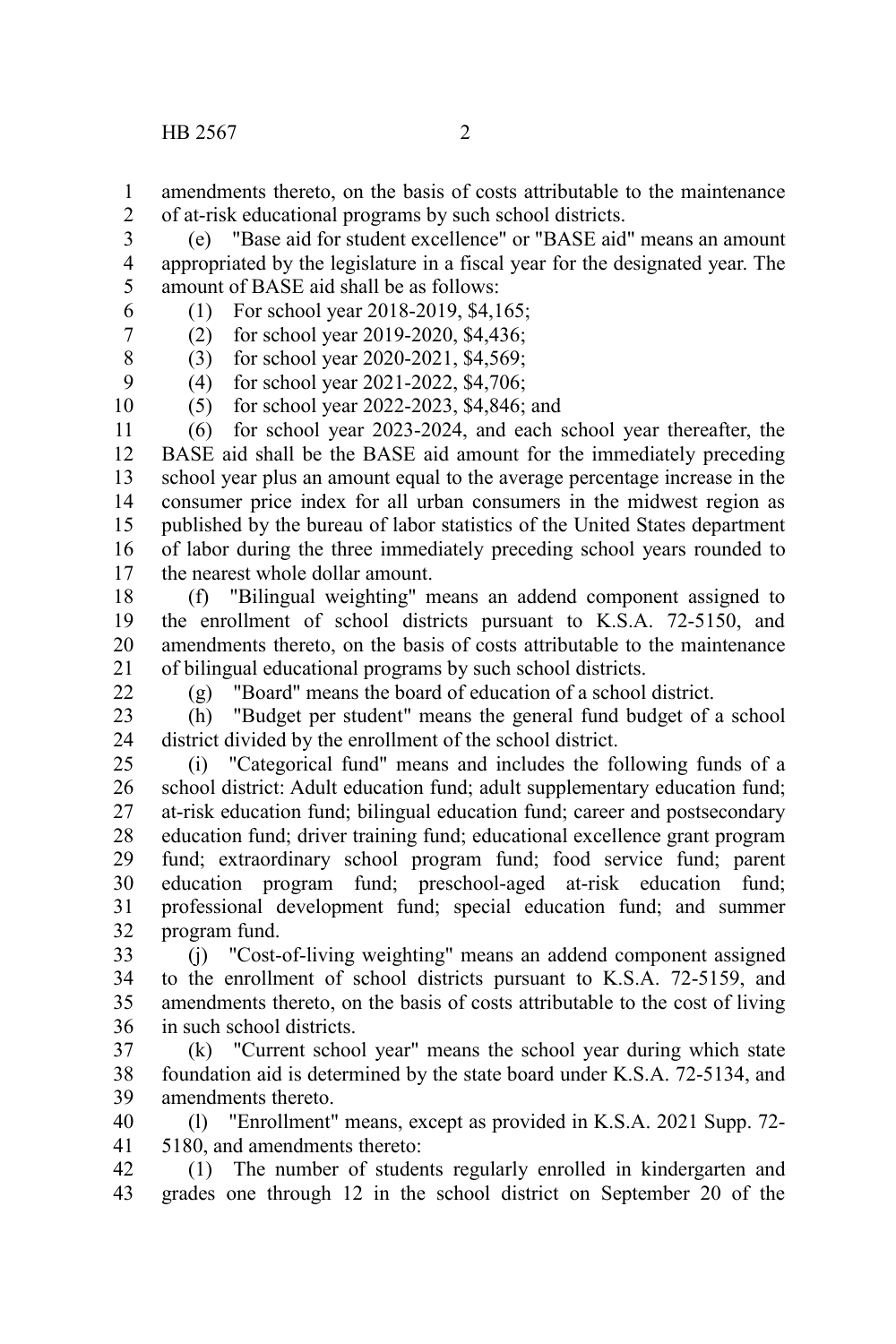preceding school year plus the number of preschool-aged at-risk students regularly enrolled in the school district on September 20 of the current school year, except a student who is a foreign exchange student shall not be counted unless such student is regularly enrolled in the school district on September 20 and attending kindergarten or any of the grades one through 12 maintained by the school district for at least one semester or two quarters, or the equivalent thereof. 1 2 3 4 5 6 7

(2) If the enrollment in a school district in the preceding school year has decreased from enrollment in the second preceding school year, the enrollment of the school district in the current school year means the sum of: 8 9 10 11

(A) The enrollment in the second preceding school year, excluding students under paragraph (2)(B), minus enrollment in the preceding school year of preschool-aged at-risk students, if any, plus enrollment in the current school year of preschool-aged at-risk students, if any; and 12 13 14 15

(B) the adjusted enrollment in the second preceding school year of any students participating in the tax credit for low income students scholarship program pursuant to K.S.A. 72-4351 et seq., and amendments thereto, in the preceding school year, if any, plus the adjusted enrollment in the preceding school year of preschool-aged at-risk students who are participating in the tax credit for low income students scholarship program pursuant to K.S.A. 72-4351 et seq., and amendments thereto, in the current school year, if any. 16 17 18 19 20 21 22 23

(3) For any school district that has a military student, as that term is defined in K.S.A. 72-5139, and amendments thereto, enrolled in such district, and that received federal impact aid for the preceding school year, if the enrollment in such school district in the preceding school year has decreased from enrollment in the second preceding school year, the enrollment of the school district in the current school year means whichever is the greater of: 24 25 26 27 28 29 30

31

(A) The enrollment determined under paragraph (2); or

(B) the sum of the enrollment in the preceding school year of preschool-aged at-risk students, if any, and the arithmetic mean of the sum of: 32 33 34

(i) The enrollment of the school district in the preceding school year minus the enrollment in such school year of preschool-aged at-risk students, if any; 35 36 37

(ii) the enrollment in the second preceding school year minus the enrollment in such school year of preschool-aged at-risk students, if any; and 38 39 40

(iii) the enrollment in the third preceding school year minus the enrollment in such school year of preschool-aged at-risk students, if any. 41 42

(4) The enrollment determined under paragraph (1), (2) or (3), except 43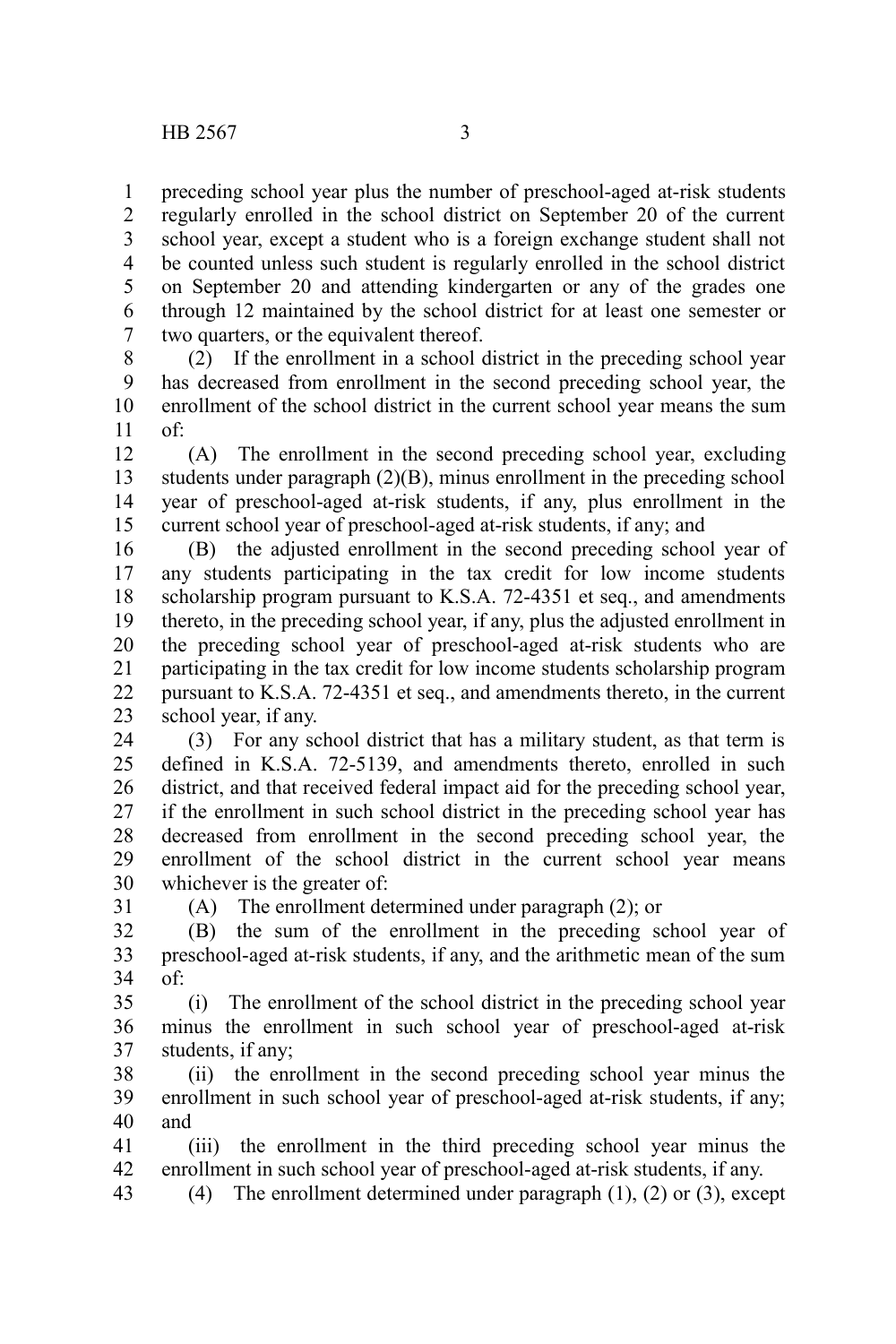if the school district begins to offer kindergarten on a full-time basis in such school year, students regularly enrolled in kindergarten in the school district in the preceding school year shall be counted as one student regardless of actual attendance during such preceding school year. 1 2 3 4

(m) "February 20" has its usual meaning, except that in any year in which February 20 is not a day on which school is maintained, it means the first day after February 20 on which school is maintained. 5 6 7

(n) "Federal impact aid" means an amount equal to the federally qualified percentage of the amount of moneys a school district receives in the current school year under the provisions of title I of public law 874 and congressional appropriations therefor, excluding amounts received for assistance in cases of major disaster and amounts received under the lowrent housing program. The amount of federal impact aid shall be determined by the state board in accordance with terms and conditions imposed under the provisions of the public law and rules and regulations thereunder. 8 9 10 11 12 13 14 15 16

(o) "General fund" means the fund of a school district from which operating expenses are paid and in which is deposited all amounts of state foundation aid provided under this act, payments under K.S.A. 72-528, and amendments thereto, payments of federal funds made available under the provisions of title I of public law 874, except amounts received for assistance in cases of major disaster and amounts received under the lowrent housing program and such other moneys as are provided by law. 17 18 19 20 21 22 23

(p) "General fund budget" means the amount budgeted for operating expenses in the general fund of a school district. 24 25

(q) "High-density at-risk student weighting" means an addend component assigned to the enrollment of school districts pursuant to K.S.A. 72-5151(b), and amendments thereto, on the basis of costs attributable to the maintenance of at-risk educational programs by such school districts. 26 27 28 29 30

(r) "High enrollment weighting" means an addend component assigned to the enrollment of school districts pursuant to K.S.A. 72- 5149(b), and amendments thereto, on the basis of costs attributable to maintenance of educational programs by such school districts. 31 32 33 34

(s) "Juvenile detention facility" means the same as such term is defined in K.S.A. 72-1173, and amendments thereto. 35 36

37

(t) "Local foundation aid" means the sum of the following amounts:

(1) An amount equal to any unexpended and unencumbered balance remaining in the general fund of the school district, except moneys received by the school district and authorized to be expended for the purposes specified in K.S.A. 72-5168, and amendments thereto; 38 39 40 41

(2) an amount equal to any remaining proceeds from taxes levied under authority of K.S.A. 72-7056 and 72-7072, prior to their repeal; 42 43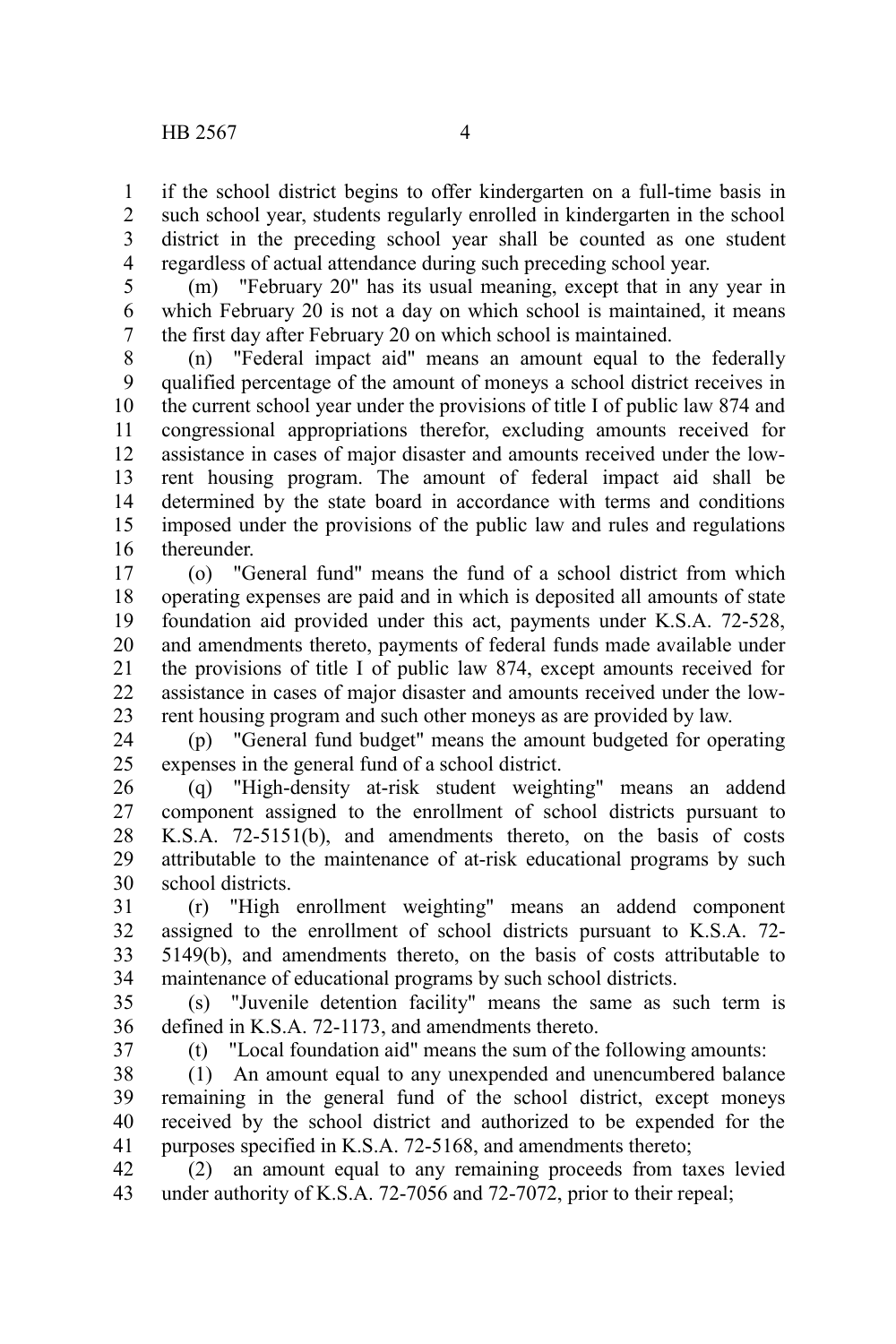(3) an amount equal to the amount deposited in the general fund in the current school year from moneys received in such school year by the school district under the provisions of K.S.A. 72-3123(a), and amendments thereto; 1 2 3 4

(4) an amount equal to the amount deposited in the general fund in the current school year from moneys received in such school year by the school district pursuant to contracts made and entered into under authority of K.S.A. 72-3125, and amendments thereto; 5 6 7 8

(5) an amount equal to the amount credited to the general fund in the current school year from moneys distributed in such school year to the school district under the provisions of articles 17 and 34 of chapter 12 of the Kansas Statutes Annotated, and amendments thereto, and under the provisions of articles 42 and 51 of chapter 79 of the Kansas Statutes Annotated, and amendments thereto; 9 10 11 12 13 14

(6) an amount equal to the amount of payments received by the school district under the provisions of K.S.A. 72-3423, and amendments thereto; *and* 15 16 17

(7) an amount equal to the amount of any grant received by the school district under the provisions of K.S.A. 72-3425, and amendments thereto: and 18 19 20

(8) an amount equal to 70% of the federal impact aid of the school district. 21 22

(u) "Low enrollment weighting" means an addend component assigned to the enrollment of school districts pursuant to K.S.A. 72- 5149(a), and amendments thereto, on the basis of costs attributable to maintenance of educational programs by such school districts. 23 24 25 26

(v) "Operating expenses" means the total expenditures and lawful transfers from the general fund of a school district during a school year for all purposes, except expenditures for the purposes specified in K.S.A. 72- 5168, and amendments thereto. 27 28 29 30

(w) "Preceding school year" means the school year immediately before the current school year. 31 32

(x) "Preschool-aged at-risk student" means an at-risk student who has attained the age of three years, is under the age of eligibility for attendance at kindergarten, and has been selected by the state board in accordance with guidelines governing the selection of students for participation in head start programs. 33 34 35 36 37

(y) "Preschool-aged exceptional children" means exceptional children, except gifted children, who have attained the age of three years but are under the age of eligibility for attendance at kindergarten. The terms "Exceptional children" and "gifted children" have *mean* the same meaning as those terms are defined in K.S.A. 72-3404, and amendments thereto. 38 39 40 41 42 43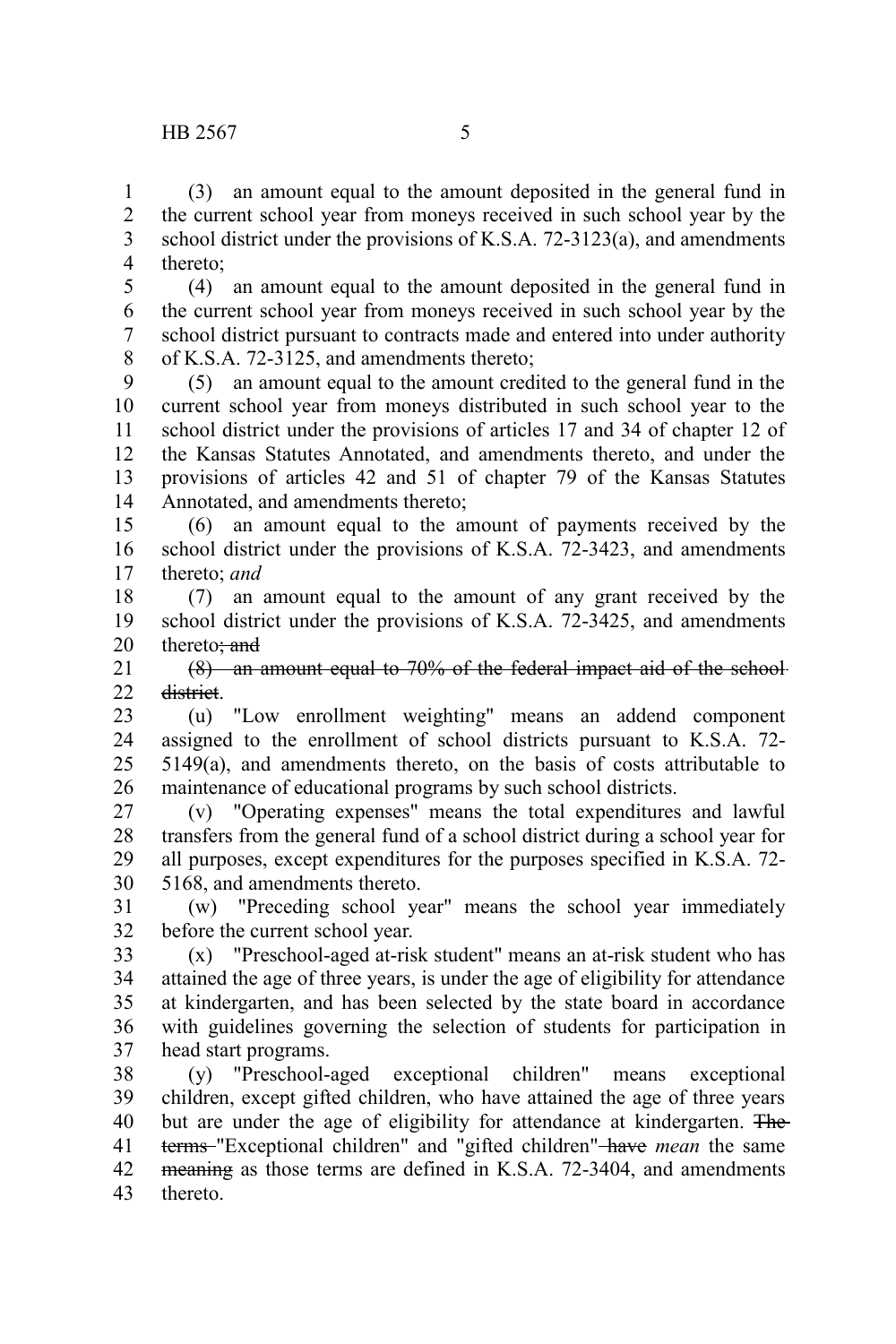(z) "Psychiatric residential treatment facility" means the same as such

1 2

term is defined in K.S.A. 72-1173, and amendments thereto. (aa) (1) "Remote enrollment" means the number of students regularly enrolled in kindergarten and grades one through 12 in the school district who attended school through remote learning in excess of the remote learning limitations provided in K.S.A. 2021 Supp. 72-5180, and amendments thereto. 3 4 5 6 7

8 9

(2) This subsection shall not apply in any school year prior to the 2021-2022 school year.

(bb) (1) "Remote learning" means a method of providing education in which the student, although regularly enrolled in a school district, does not physically attend the attendance center such student would otherwise attend in person on a full-time basis and curriculum and instruction are prepared, provided and supervised by teachers and staff of such school district to approximate the student learning experience that would take place in the attendance center classroom. 10 11 12 13 14 15 16

(2) "Remote learning" does not include virtual school as such term is defined in K.S.A. 72-3712, and amendments thereto. 17 18

(3) This subsection shall not apply in any school year prior to the 2021-2022 school year. 19 20

(cc) "School district" means a school district organized under the laws of this state that is maintaining public school for a school term in accordance with the provisions of K.S.A. 72-3115, and amendments thereto. 21 22 23 24

(dd) "School facilities weighting" means an addend component assigned to the enrollment of school districts pursuant to K.S.A. 72-5156, and amendments thereto, on the basis of costs attributable to commencing operation of one or more new school facilities by such school districts. 25 26 27 28

(ee) "School year" means the 12-month period ending June 30.

(ff) "September 20" has its usual meaning, except that in any year in which September 20 is not a day on which school is maintained, it means the first day after September 20 on which school is maintained. 30 31 32

(gg) "Special education and related services weighting" means an addend component assigned to the enrollment of school districts pursuant to K.S.A. 72-5157, and amendments thereto, on the basis of costs attributable to the maintenance of special education and related services by such school districts. 33 34 35 36 37

38

29

(hh) "State board" means the state board of education.

(ii) "State foundation aid" means the amount of aid distributed to a school district as determined by the state board pursuant to K.S.A. 72- 5134, and amendments thereto. 39 40 41

(jj) (1) "Student" means any person who is regularly enrolled in a school district and attending kindergarten or any of the grades one through 42 43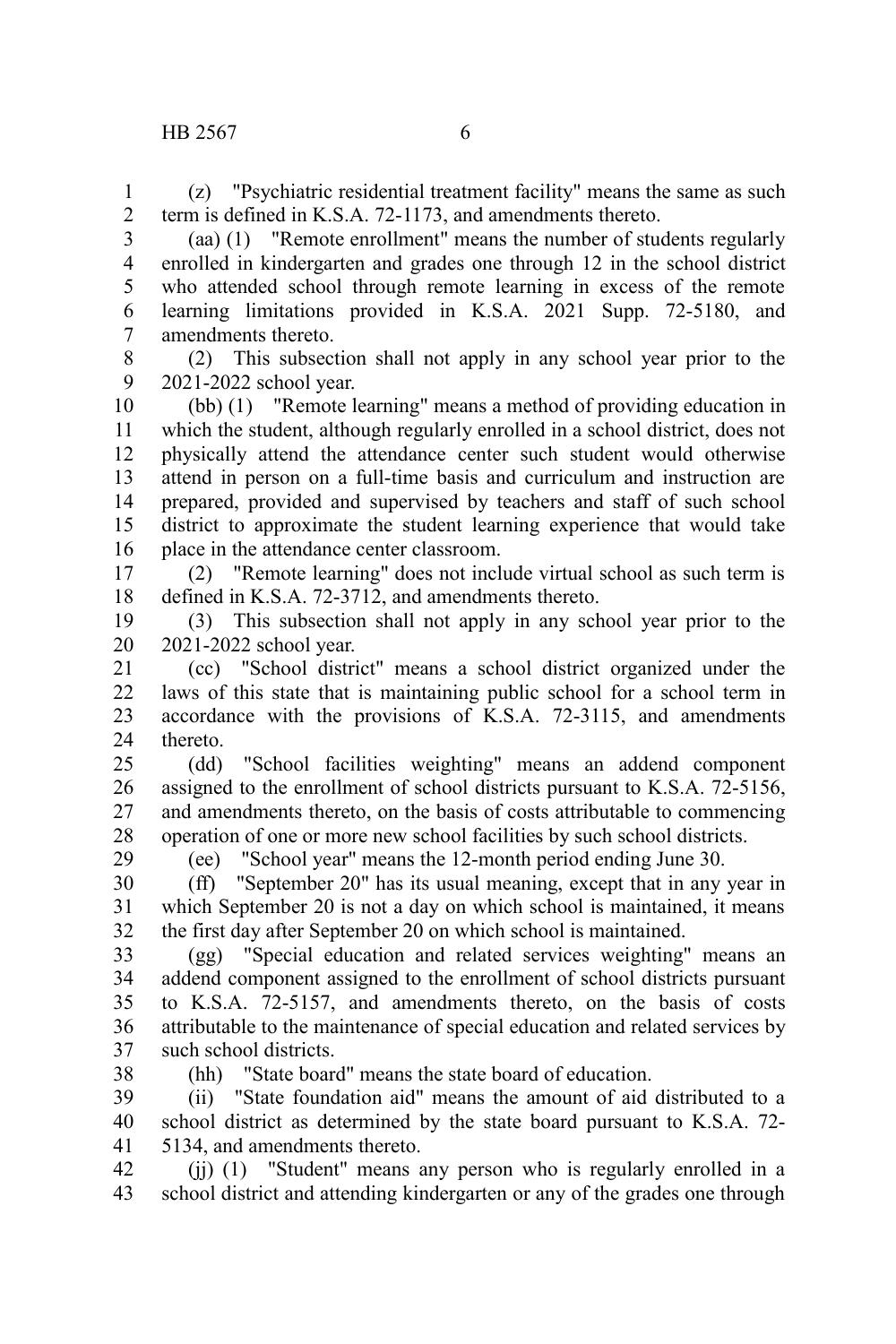12 maintained by the school district or who is regularly enrolled in a school district and attending kindergarten or any of the grades one through 12 in another school district in accordance with an agreement entered into under authority of K.S.A. 72-13,101, and amendments thereto, or who is regularly enrolled in a school district and attending special education services provided for preschool-aged exceptional children by the school district. 1 2 3 4 5 6 7

(2) (A) Except as otherwise provided in this subsection, the following shall be counted as one student: 8 9 10

(i) A student in attendance full-time; and

(ii) a student enrolled in a school district and attending special education and related services, provided for by the school district. 11 12

13

(B) The following shall be counted as  $\frac{1}{2}$  student:

(i) A student enrolled in a school district and attending special education and related services for preschool-aged exceptional children provided for by the school district; and 14 15 16

(ii) a preschool-aged at-risk student enrolled in a school district and receiving services under an approved at-risk student assistance plan maintained by the school district. 17 18 19

(C) A student in attendance part-time shall be counted as that proportion of one student, to the nearest  $\frac{1}{10}$ , that the student's attendance bears to full-time attendance. 20 21 22

(D) A student enrolled in and attending an institution of postsecondary education that is authorized under the laws of this state to award academic degrees shall be counted as one student if the student's postsecondary education enrollment and attendance together with the student's attendance in either of the grades 11 or 12 is at least  $\frac{5}{6}$  time, otherwise the student shall be counted as that proportion of one student, to the nearest  $\frac{1}{10}$ , that the total time of the student's postsecondary education attendance and attendance in grades 11 or 12, as applicable, bears to fulltime attendance. 23 24 25 26 27 28 29 30 31

(E) A student enrolled in and attending a technical college, a career technical education program of a community college or other approved career technical education program shall be counted as one student, if the student's career technical education attendance together with the student's attendance in any of grades nine through 12 is at least  $\frac{5}{6}$  time, otherwise the student shall be counted as that proportion of one student, to the nearest  $\frac{1}{10}$ , that the total time of the student's career technical education attendance and attendance in any of grades nine through 12 bears to fulltime attendance. 32 33 34 35 36 37 38 39 40

(F) A student enrolled in a school district and attending a non-virtual school and also attending a virtual school shall be counted as that proportion of one student, to the nearest  $\frac{1}{10}$ , that the student's attendance at 41 42 43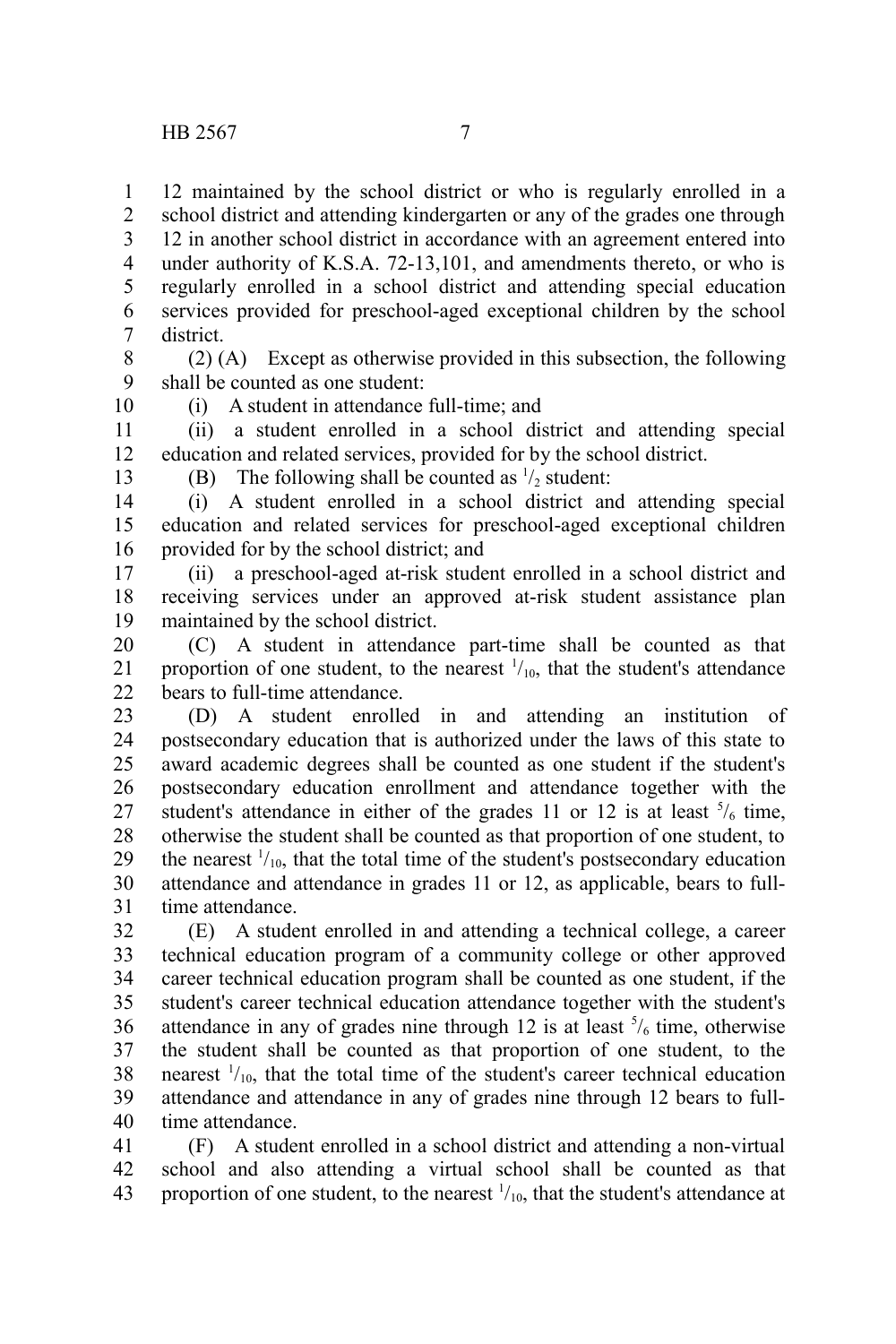the non-virtual school bears to full-time attendance. 1

(G) A student enrolled in a school district and attending special education and related services provided for by the school district and also attending a virtual school shall be counted as that proportion of one student, to the nearest  $\frac{1}{10}$ , that the student's attendance at the non-virtual school bears to full-time attendance. 2 3 4 5 6

(H) A student enrolled in a school district and attending school on a part-time basis through remote learning and also attending school in person on a part-time basis shall be counted as that proportion of one student, to the nearest  $\frac{1}{10}$ , that the student's in-person attendance bears to full-time attendance. 7 8 9 10 11

 $(I)$  (i) Except as provided in clause (ii), A student enrolled in a school district who is not a resident of Kansas shall be counted as follows: 12 13

14 15 (a) For school year 2018-2019, one student;

(b) for school years 2019-2020 and 2020-2021,  $\frac{3}{4}$  of a student; and

(e) for school year 2021-2022 and each school year thereafter,  $\frac{1}{2}$  of a student. 16 17

18

 $(ii)$  This subparagraph shall not apply to:

 $(a)(i)$  A student whose parent or legal guardian is an employee of the school district where such student is enrolled; or 19 20

(b)*(ii)* a student who attended public school in Kansas during school year 2016-2017 and who attended public school in Kansas during the immediately preceding school year. 21 22 23

(3) The following shall not be counted as a student:

24  $25$ 

(A) An individual residing at the Flint Hills job corps center;

(B) except as provided in paragraph (2), an individual confined in and receiving educational services provided for by a school district at a juvenile detention facility; and 26 27 28

(C) an individual enrolled in a school district but housed, maintained and receiving educational services at a state institution or a psychiatric residential treatment facility. 29 30 31

(4) A student enrolled in virtual school pursuant to K.S.A. 72-3711 et seq., and amendments thereto, shall be counted in accordance with the provisions of K.S.A. 72-3715, and amendments thereto. 32 33 34

(5) A student enrolled in a school district who attends school through remote learning shall be counted in accordance with the provisions of this section and K.S.A. 2021 Supp. 72-5180, and amendments thereto. 35 36 37

(kk) "Total foundation aid" means an amount equal to the product obtained by multiplying the BASE aid by the adjusted enrollment of a school district. 38 39 40

(ll) "Transportation weighting" means an addend component assigned to the enrollment of school districts pursuant to K.S.A. 72-5148, and amendments thereto, on the basis of costs attributable to the provision or 41 42 43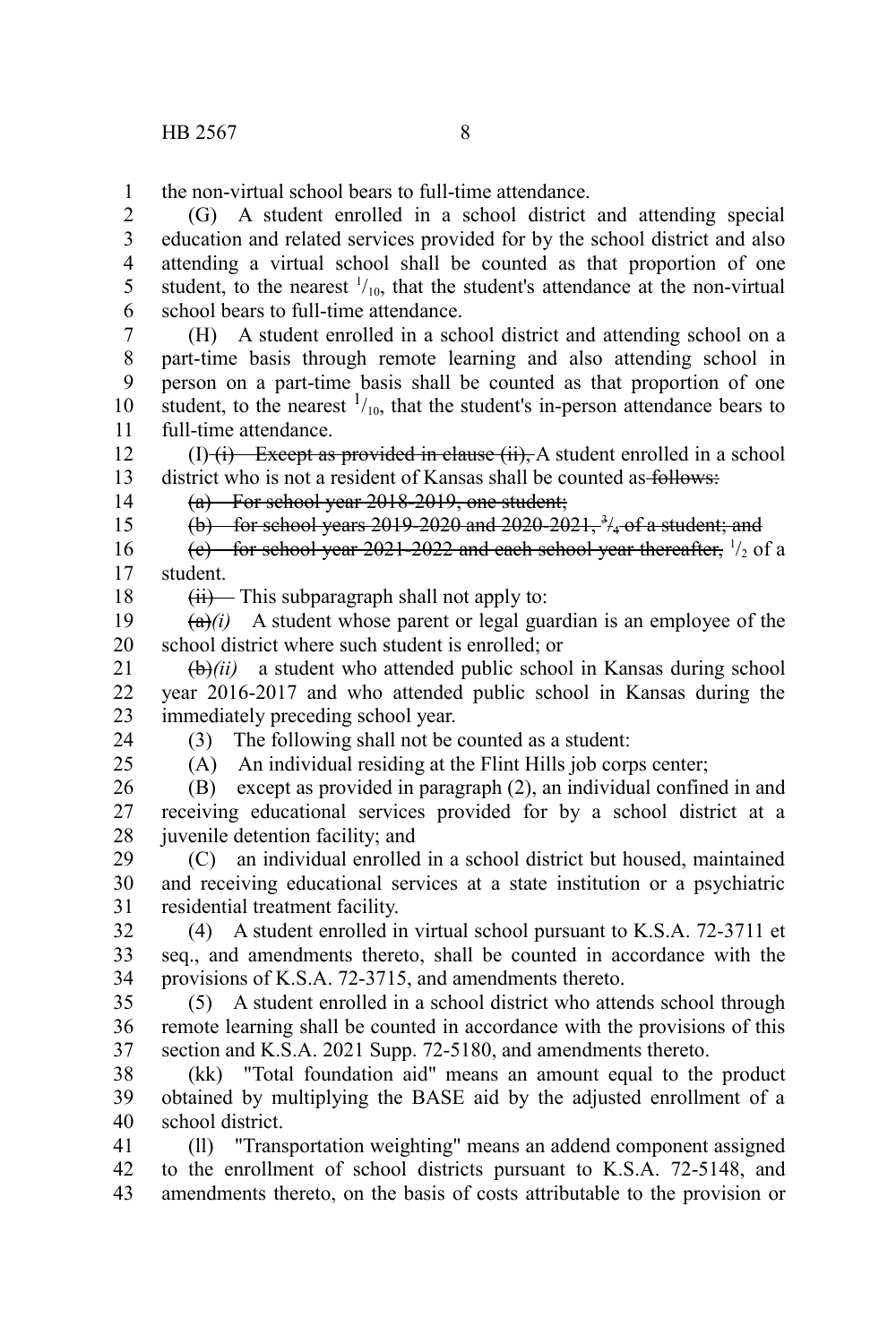furnishing of transportation. 1

(mm) "Virtual school" means the same as such term is defined in K.S.A. 72-3712, and amendments thereto. 2 3

Sec. 2. K.S.A. 72-5135 is hereby amended to read as follows: 72- 5135. (a) The distribution of state foundation aid under this act shall be made in accordance with appropriation acts each year as provided in this section. 4 5 6 7

(b) (1) In the months of July through May of each school year, the state board shall determine the amount of state foundation aid that will be required by each school district to maintain operations in each such month. In making such determination, the state board shall take into consideration the school district's access to local foundation aid and the obligations of the general fund that must be satisfied during the month. The amount determined by the state board under this provision is the amount of state foundation aid that will be distributed to the school district in the months of July through May. 8 9 10 11 12 13 14 15 16

(2) In the month of June of each school year, payment shall be made of the full amount of the state foundation aid determined for the school year less the sum of the monthly payments made in the months of July through May pursuant to subsection  $(b)(1)$ . 17 18 19 20

(c) Payments of state foundation aid shall be distributed to school districts once each month on the dates prescribed by the state board. The state board shall certify to the director of accounts and reports the amount due as state foundation aid to each school district in each of the months of July through June. Such certification, and the amount of state foundation aid payable from the state general fund, shall be approved by the director of the budget. The director of accounts and reports shall draw warrants on the state treasurer payable to the school district treasurer of each school district, pursuant to vouchers approved by the state board. Upon receipt of such warrant, each school district treasurer shall deposit the amount of state foundation aid in the general fund of the school district<del>, except that</del> an amount equal to the amount of federal impact aid not included in the local foundation aid of a school district may be disposed of as provided in K.S.A. 72-5166(a), and amendments thereto. 21 22 23 24 25 26 27 28 29 30 31 32 33 34

(d) If any amount of state foundation aid that is due to be paid during the month of June of a school year pursuant to the other provisions of this section is not paid on or before June 30 of such school year, then such payment shall be paid on or after the ensuing July 1, as soon as moneys are available therefor. Any payment of state foundation aid that is due to be paid during the month of June of a school year and that is paid to school districts on or after the ensuing July 1 shall be recorded and accounted for by school districts as a receipt for the school year ending on the preceding June 30. 35 36 37 38 39 40 41 42 43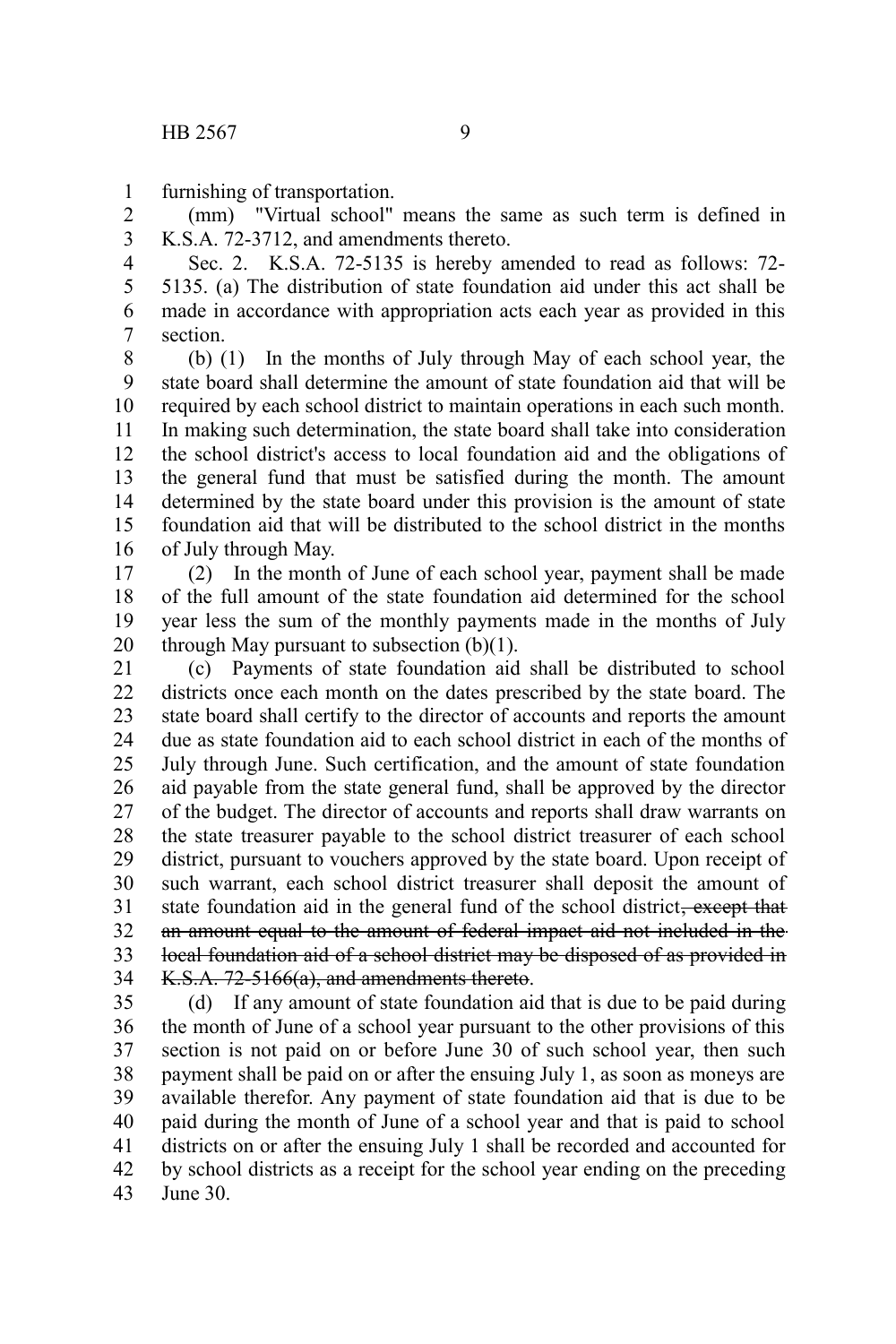Sec. 3. K.S.A. 72-5461 is hereby amended to read as follows: 72- 5461. (a) Upon receiving an application under K.S.A. 72-5460, and amendments thereto, the state board of education shall review the application and examine the evidence furnished in support of the application. 1 2 3 4 5

(b) (1) Commencing in school year 2017-2018, The state board of education shall not approve any application submitted during the current school year if such approval would result in the aggregate amount of all general obligation bonds approved by the state board for such school year exceeding the aggregate principal amount of all general obligation bonds retired in the immediately preceding school year adjusted for inflation pursuant to paragraph (4). For any application submitted during the current school year in excess of \$175,000,000, the state board shall apply only an amount of \$175,000,000 of such application when determining whether the aggregate principal amount of all general obligation bonds retired in the immediately preceding school year has been exceeded. In determining whether to approve an application, the state board shall prioritize applications in accordance with the priorities set forth as follows in order of highest priority to lowest priority: 6 7 8 9 10 11 12 13 14 15 16 17 18 19

(A) Safety of the current facility and disability access to such facility as demonstrated by a state fire marshal report, an inspection under the Americans with disabilities act, 42 U.S.C. § 12101 et seq., or other similar evaluation; 20 21 22 23

(B) enrollment growth and imminent overcrowding as demonstrated by successive increases in enrollment of the school district in the immediately preceding three school years; 24 25 26

(C) impact on the delivery of educational services as demonstrated by restrictive inflexible design or limitations on installation of technology; and 27 28 29

(D) energy usage and other operational inefficiencies as demonstrated by a district-wide energy usage analysis, district-wide architectural analysis or other similar evaluation. 30 31 32

(2) The state board shall not consider a school district's eligibility for capital improvement state aid, or the amount of capital improvement state aid a school district would be eligible to receive, in determining whether to approve such district's application. 33 34 35 36

(3) The provisions of subsection (b)(1) shall not apply to school districts that*:* 37 38

*(A)* Have not issued any general obligation bonds in the 25 years prior to the current school year*; or* 39 40

*(B) do not receive capital improvement state aid because such school district is not eligible to receive such aid or has opted out of receiving such aid in the resolution adopted as provided in K.S.A. 72-5457, and* 41 42 43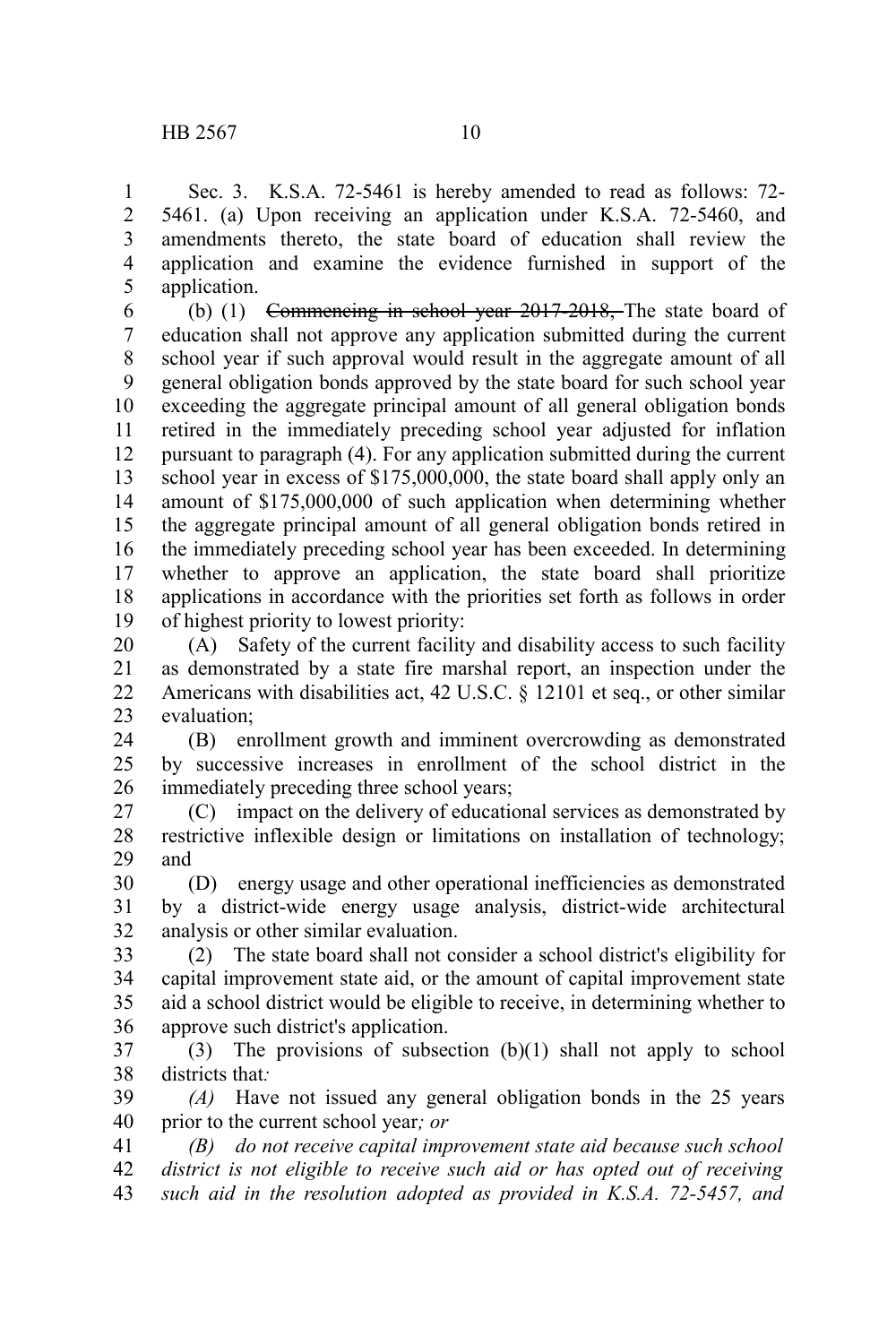## *amendments thereto*. 1

(4) The state board shall adjust the aggregate principal amount of all general obligation bonds retired in the immediately preceding school year by adding an amount equal to the five-year compounded percentage increase in the producer price index industry data for new school building construction as published by the bureau of labor statistics of the United States department of labor for the five immediately preceding school years. 2 3 4 5 6 7 8

(c) After reviewing the application and examining the supportive evidence, the state board of education shall issue an order either granting or denying the application. If the application is approved, the applicant board of education shall request the county election officer to hold an election to vote upon the question of issuing the increased amount of bonds in the manner provided by law. 9 10 11 12 13 14

(d) Any application that is denied pursuant to subsection (b) may be tentatively approved by the state board of education for the immediately succeeding school year. The amount of general obligation bonds approved in any such application shall be counted first towards the aggregate amount of all general obligation bonds approved by the state board for such school year. 15 16 17 18 19 20

(e) Commencing in school year 2017-2018, The state board of education shall determine the aggregate principal amount of general obligation bonds retired in the immediately preceding school year. 21 22 23

(f) The provisions of subsections (b), (d) and (e) shall expire on June 30, 2022 *2027*. 24 25

Sec. 4. K.S.A. 2021 Supp. 72-5462 is hereby amended to read as follows: 72-5462. (a) There is hereby established in the state treasury the school district capital improvements fund. The fund shall consist of all amounts transferred thereto under the provisions of subsection (c). 26 27 28 29

(b) In each school year, each school district which *that* is obligated to make payments from its capital improvements fund shall be entitled to receive payment from the school district capital improvements fund in an amount determined by the state board of education as provided in this subsection. 30 31 32 33 34

(1) For general obligation bonds approved for issuance at an election held prior to July 1, 2015, the state board of education shall: 35 36

(A) Determine the amount of the assessed valuation per pupil (AVPP) of each school district in the state for the preceding school year and round such amount to the nearest \$1,000. The rounded amount is the AVPP of a school district for the purposes of this subsection  $(b)(1)$ ; 37 38 39 40

(B) determine the median AVPP of all school districts;

41

(C) prepare a schedule of dollar amounts using the amount of the median AVPP of all school districts as the point of beginning. The 42 43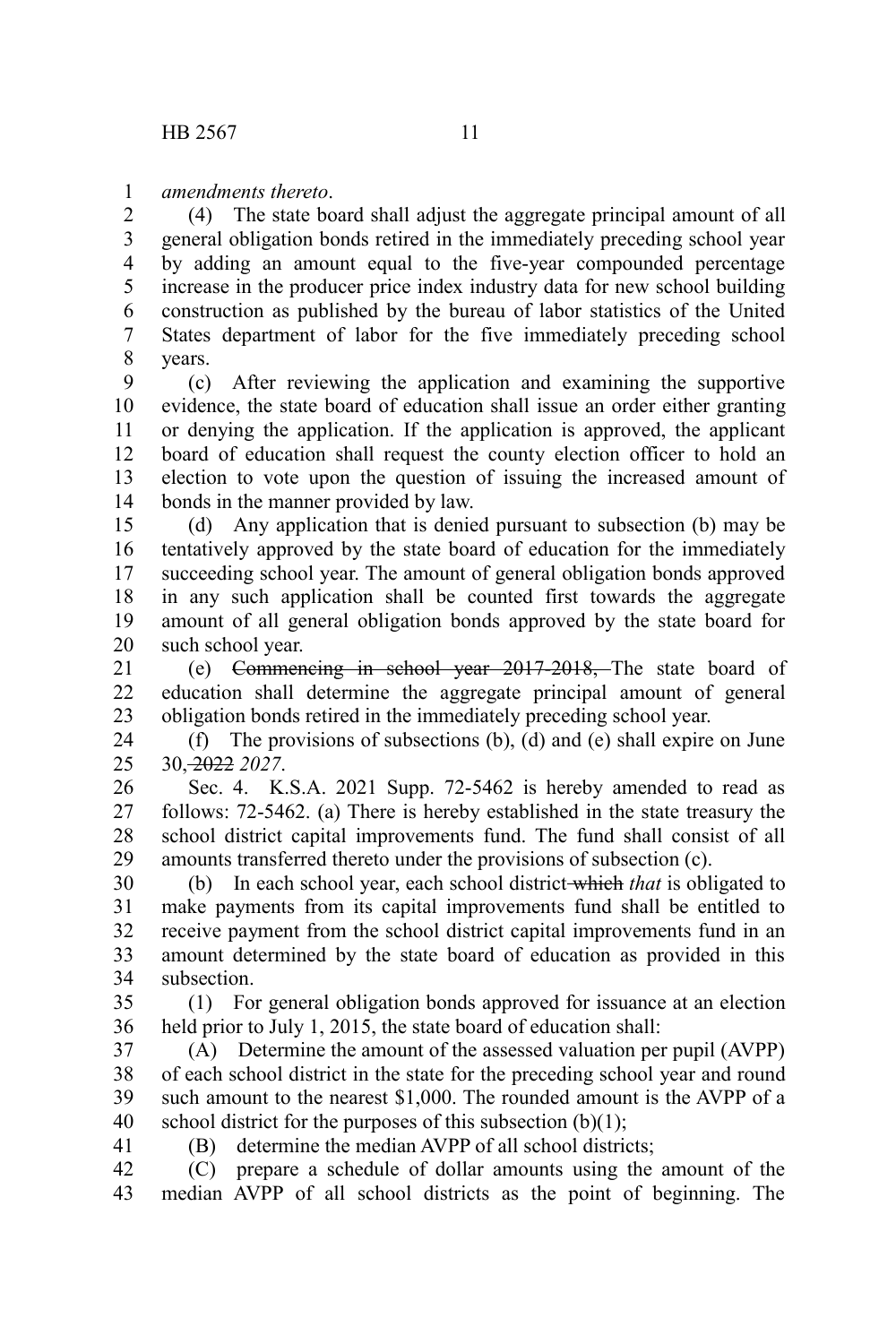1 2 3 schedule of dollar amounts shall range upward in equal \$1,000 intervals from the point of beginning to and including an amount that is equal to the amount of the AVPP of the school district with the highest AVPP of all school districts and shall range downward in equal \$1,000 intervals from

the point of beginning to and including an amount that is equal to the amount of the AVPP of the school district with the lowest AVPP of all school districts; 4 5 6 7

(D) determine a state aid percentage factor for each school district by assigning a state aid computation percentage to the amount of the median AVPP shown on the schedule, decreasing the state aid computation percentage assigned to the amount of the median AVPP by one percentage point for each \$1,000 interval above the amount of the median AVPP, and increasing the state aid computation percentage assigned to the amount of the median AVPP by one percentage point for each \$1,000 interval below the amount of the median AVPP. Except as provided by K.S.A. 72-5463, and amendments thereto, the state aid percentage factor of a school district is the percentage assigned to the schedule amount that is equal to the amount of the AVPP of the school district. The state aid percentage factor of a school district shall not exceed 100%. The state aid computation percentage is 25%; 8 9 10 11 12 13 14 15 16 17 18 19 20

(E) determine the amount of payments that a school district is obligated to make from its bond and interest fund attributable to general obligation bonds approved for issuance at an election held prior to July 1, 2015; and 21 22 23 24

 $(F)$  multiply the amount determined under subsection  $(b)(1)(E)$  by the applicable state aid percentage factor. 25 26

(2) For general obligation bonds approved for issuance at an election held on or after July 1, 2015, the state board of education shall: 27 28

(A) *Except as provided in subsection (b)(8),* determine the amount of the AVPP of each school district in the state for the preceding school year and round such amount to the nearest \$1,000. The rounded amount is the AVPP of a school district for the purposes of this subsection  $(b)(2)$ ; 29 30 31 32

(B) *except as provided in subsection (b)(8),* prepare a schedule of dollar amounts using the amount of the AVPP of the school district with the lowest AVPP of all school districts as the point of beginning. The schedule of dollar amounts shall range upward in equal \$1,000 intervals from the point of beginning to and including an amount that is equal to the amount of the AVPP of the school district with the highest AVPP of all school districts: 33 34 35 36 37 38 39

(C) determine a state aid percentage factor for each school district by assigning a state aid computation percentage to the amount of the lowest AVPP shown on the schedule and decreasing the state aid computation percentage assigned to the amount of the lowest AVPP by one percentage 40 41 42 43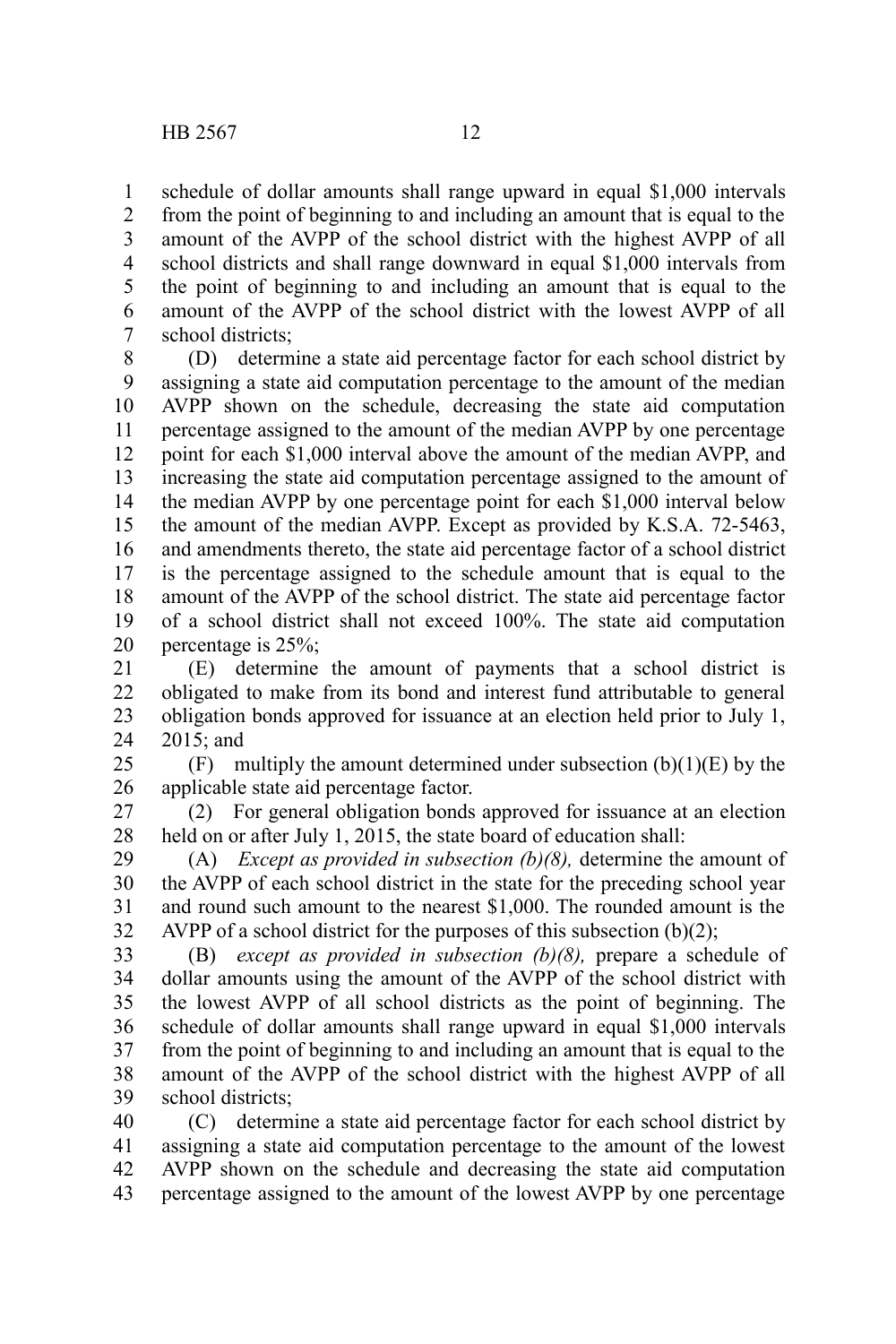point for each \$1,000 interval above the amount of the lowest AVPP. Except as provided by K.S.A. 72-5463, and amendments thereto, the state aid percentage factor of a school district is the percentage assigned to the schedule amount that is equal to the amount of the AVPP of the school district. The state aid computation percentage is 75% *51%*; 1 2 3 4 5

(D) determine the amount of payments that a school district is obligated to make from its bond and interest fund attributable to general obligation bonds approved for issuance at an election held on or after July 1, 2015; and 6 7 8 9

(E) multiply the amount determined under subsection  $(b)(2)(D)$  by the applicable state aid percentage factor. 10 11

(3) For general obligation bonds approved for issuance at an election held on or before June 30, 2016, the sum of the amount determined under subsection  $(b)(1)(F)$  and the amount determined under subsection  $(b)(2)(E)$ is the amount of payment the school district is entitled to receive from the school district capital improvements fund in the school year. 12 13 14 15 16

(4) *(A)* For general obligation bonds approved for issuance at an election held on or after July 1, 2016, the amount determined under subsection  $(b)(2)(E)$  is the amount of payment the school district shall receive from the school district capital improvements fund in the school year, except the total amount of payments school districts receive from the school district capital improvements fund in the school year for such bonds shall not exceed the six-year average amount of capital improvement state aid as determined by the state board of education. 17 18 19 20 21 22 23 24

(A)*(B)* The state board of education shall determine the six-year average amount of capital improvement state aid by calculating the average of the total amount of moneys expended per year from the school district capital improvements fund in the immediately preceding six fiscal years, not to include the current fiscal year. 25 26 27 28 29

 $(**B**)$ *(C)* (i) Subject to clause (ii), the state board of education shall prioritize the allocations to school districts from the school district capital improvements fund in accordance with the priorities set forth as follows in order of highest priority to lowest priority: 30 31 32 33

(a) Safety of the current facility and disability access to such facility as demonstrated by a state fire marshal report, an inspection under the Americans with disabilities act, 42 U.S.C. § 12101 et seq., or other similar evaluation; 34 35 36 37

(b) enrollment growth and imminent overcrowding as demonstrated by successive increases in enrollment of the school district in the immediately preceding three school years; 38 39 40

(c) impact on the delivery of educational services as demonstrated by restrictive inflexible design or limitations on installation of technology; and 41 42 43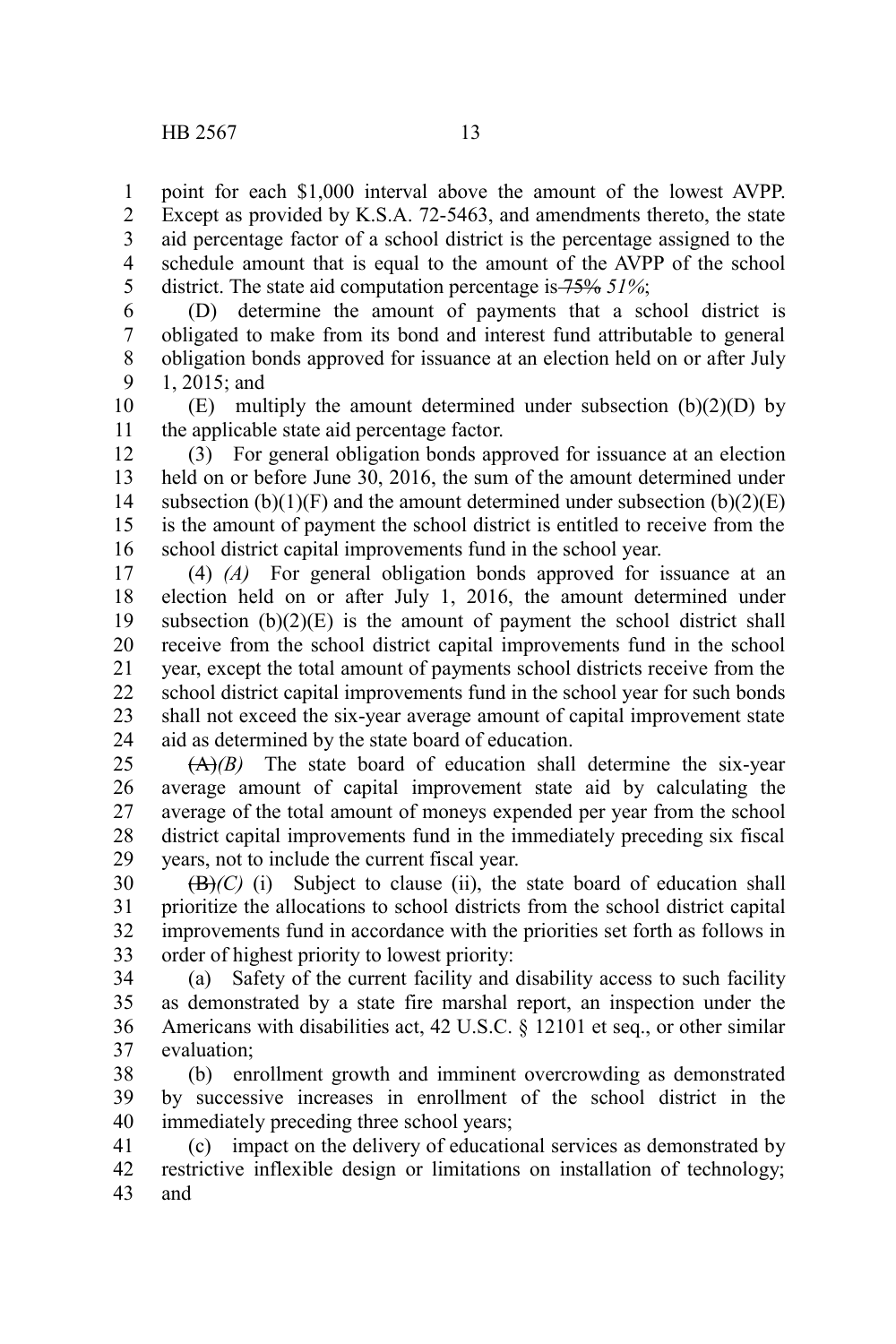## HB 2567 14

(d) energy usage and other operational inefficiencies as demonstrated by a district-wide energy usage analysis, district-wide architectural analysis or other similar evaluation. 1 2 3

(ii) In allocating capital improvement state aid, the state board shall give higher priority to those school districts with a lower AVPP compared to the other school districts that are to receive capital improvement state aid under this section. 4 5 6 7

 $(\bigoplus/D)$  On and after July 1, 2016, the state board of education shall approve the amount of state aid payments a school district shall receive from the school district capital improvements fund pursuant to subsection (b)(5) prior to an election to approve the issuance of general obligation bonds. 8 9 10 11 12

(5) Except as provided in subsections  $(b)(6)$  and  $(b)(7)$  *through (b)(8)*, the sum of the amounts determined under subsection (b)(3) and the amount determined or allocated to the district by the state board of education pursuant to subsection (b)(4), is the amount of payment the school district is entitled to receive from the school district capital improvements fund in the school year. 13 14 15 16 17 18

(6) A school district that had an enrollment of less than 260 students in the school year immediately preceding the school year in which an election is held to approve the issuance of general obligation bonds shall not be entitled to receive payments from the school district capital improvements fund unless such school district applied for and received approval from the state board of education to issue such bonds prior to holding an election to approve such bond issuance. The provisions of this paragraph shall apply to general obligation bonds approved for issuance at an election held on or after July 1, 2017, that are issued for the purpose of financing the construction of new school facilities. 19 20 21 22 23 24 25 26 27 28

(7) For general obligation bonds approved for issuance at an election held on or after July 1, 2017, in determining the amount under subsection (b)(2)(D), the state board shall exclude payments for any capital improvement project, or portion thereof, that proposes to construct, reconstruct or remodel a facility that would be used primarily for extracurricular activities, unless the construction, reconstruction or remodeling of such facility is necessary due to concerns relating to the safety of the current facility or disability access to such facility as demonstrated by a state fire marshal report, an inspection under the Americans with disabilities act, 42 U.S.C. § 12101 et seq., or other similar evaluation. 29 30 31 32 33 34 35 36 37 38 39

*(8) For general obligation bonds approved for issuance at an election held on or after July 1, 2022, the state board of education shall:* 40 41

*(A) In preparing the schedule of dollar amounts pursuant to subsection (b)(2)(B), exclude unified school district No. 207, Fort* 42 43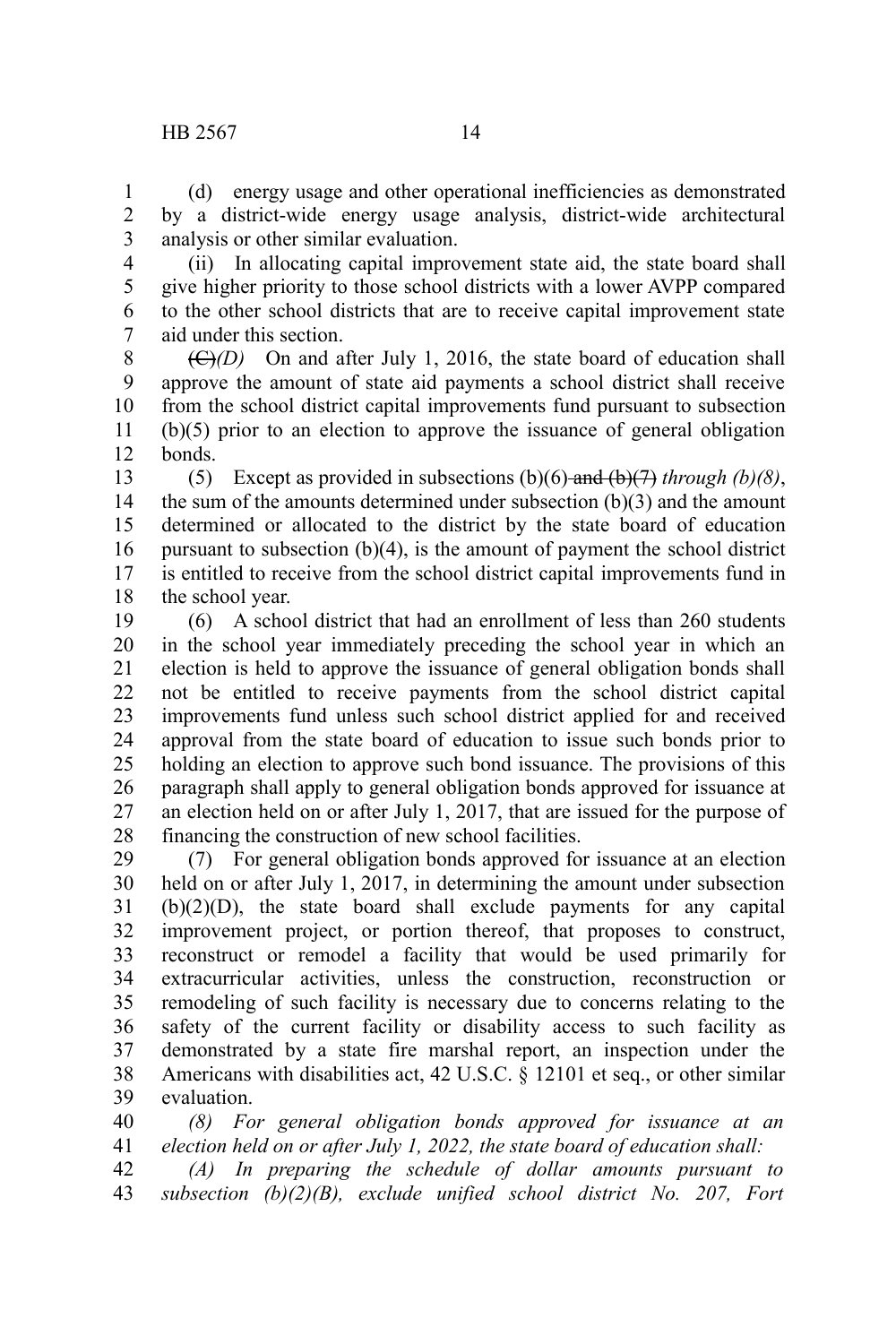*Leavenworth, from such schedule and determine the point of beginning based on the amount of the AVPP of the school district with the lowest* 1 2

*AVPP of the remaining school districts; and* 3

*(B) in determining the amount of the AVPP of a school district, exclude the number of students enrolled in a virtual school, as defined in K.S.A. 72-3712, and amendments thereto, that is offered by such school district from the determination of the AVPP of such school district.* 4 5 6 7

(c) The state board of education shall certify to the director of accounts and reports the entitlements of school districts determined under the provisions of subsection (b), and an amount equal thereto shall be transferred by the director from the state general fund to the school district capital improvements fund for distribution to school districts. All transfers made in accordance with the provisions of this subsection shall be considered to be demand transfers from the state general fund, except that all such transfers during the fiscal years ending June 30, 2021, June 30, 2022, and June 30, 2023, shall be considered to be revenue transfers from the state general fund. 8 9 10 11 12 13 14 15 16 17

(d) Payments from the school district capital improvements fund shall be distributed to school districts at times determined by the state board of education to be necessary to assist school districts in making scheduled payments pursuant to contractual bond obligations. The state board of education shall certify to the director of accounts and reports the amount due each school district entitled to payment from the fund, and the director of accounts and reports shall draw a warrant on the state treasurer payable to the treasurer of the school district. Upon receipt of the warrant, the treasurer of the school district shall credit the amount thereof to the bond and interest fund of the school district to be used for the purposes of such fund. 18 19 20 21 22 23 24 25 26 27 28

(e) The provisions of this section apply only to contractual obligations incurred by school districts pursuant to general obligation bonds issued upon approval of a majority of the qualified electors of the school district voting at an election upon the question of the issuance of such bonds. 29 30 31 32 33

(f) On or before the first day of the legislative session in 2017, and Each year thereafter, the state board of education shall prepare and submit a report to the legislature that includes information on school district elections held on or after July 1, 2016, to approve the issuance of general obligation bonds and the amount of payments school districts were approved to receive from the school district capital improvements fund pursuant to subsection  $\overline{(b)(4)(C)}$  *(b)(4)(D)*. 34 35 36 37 38 39 40

Sec. 5. K.S.A. 72-5135 and 72-5461 and K.S.A. 2021 Supp. 72-5132 and 72-5462 are hereby repealed. 41 42

Sec. 6. This act shall take effect and be in force from and after its 43